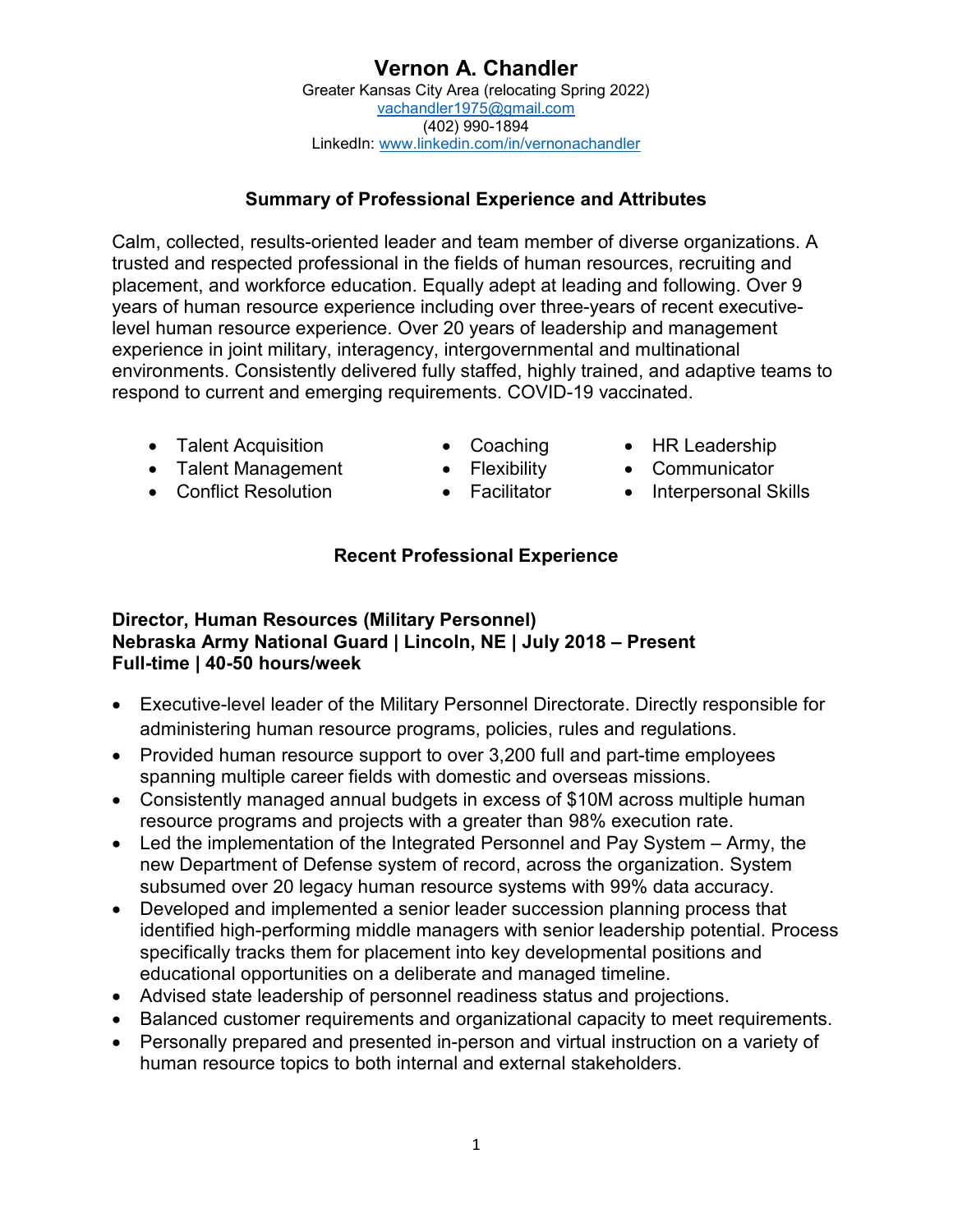## **Vernon A. Chandler**

#### **Deputy Director, Human Resources (Military Personnel) Nebraska Army National Guard | Lincoln, NE | December 2015 – July 2018 Full-time | 40-50 hours/week**

- Managed the day-to-day operations of the Nebraska Army National Guard Military Personnel Directorate consisting of 42 employees in support of an organization of 3000 employees.
- Led the human resources line of effort of a large-scale organizational transformation that impacted over 2000 employees.
- Proactive team member and human resources subject matter expert on multiple cross-functional teams convened to solve complex organizational problems.
- Provided fiscally sound and ethical advice to the director and other senior leaders on the obligation and execution of personnel budgets in excess of \$10M.
- Used established process to advertise vacant positions; conducted interviews and deliberately onboarded all new directorate employees.
- Developed mutually supportive relationships with internal and external organizations.
- Presented professional development instruction on human resource related topics to senior leaders, peers and junior employees.

#### **Commander, Recruiting and Retention Battalion Nebraska Army National Guard | Lincoln, NE | October 2013 – December 2015 Full-time | 50-60 hours/week**

- Principal leader of the Recruiting and Retention Battalion. Directly responsible for 67 full-time and over 340 part-time employees, filling over 400 entry-level positions and retaining 85% of our employees per year.
- Operated out of 30 locations coving 77K square miles; established and maintained partnerships with five universities.
- Served as the primary advisor and consultant to state leadership on all matters concerning recruiting, retention, and associated incentives.
- Regularly presented information briefings to community partners and centers of influence to educate them on National Guard operational history, capabilities and opportunities.

#### **Administrative Officer, 1st Squadron, 134th Cavalry Regiment Nebraska Army National Guard | Lincoln, NE | August 2012 – October 2013 Full-time | 40-50 hours/week**

- Senior full-time officer of a Reconnaissance and Surveillance Squadron consisting of over 400 employees and equipment valued in excess of \$42M.
- Responsible for synchronizing all staff functions including personnel, operations, and logistics to ensure mission accomplishment.
- Priorities of effort were reassigning personnel, rebuilding readiness, and new leader development following a combat deployment.
- Coordinated and oversaw overseas training deployments for over 200 employees.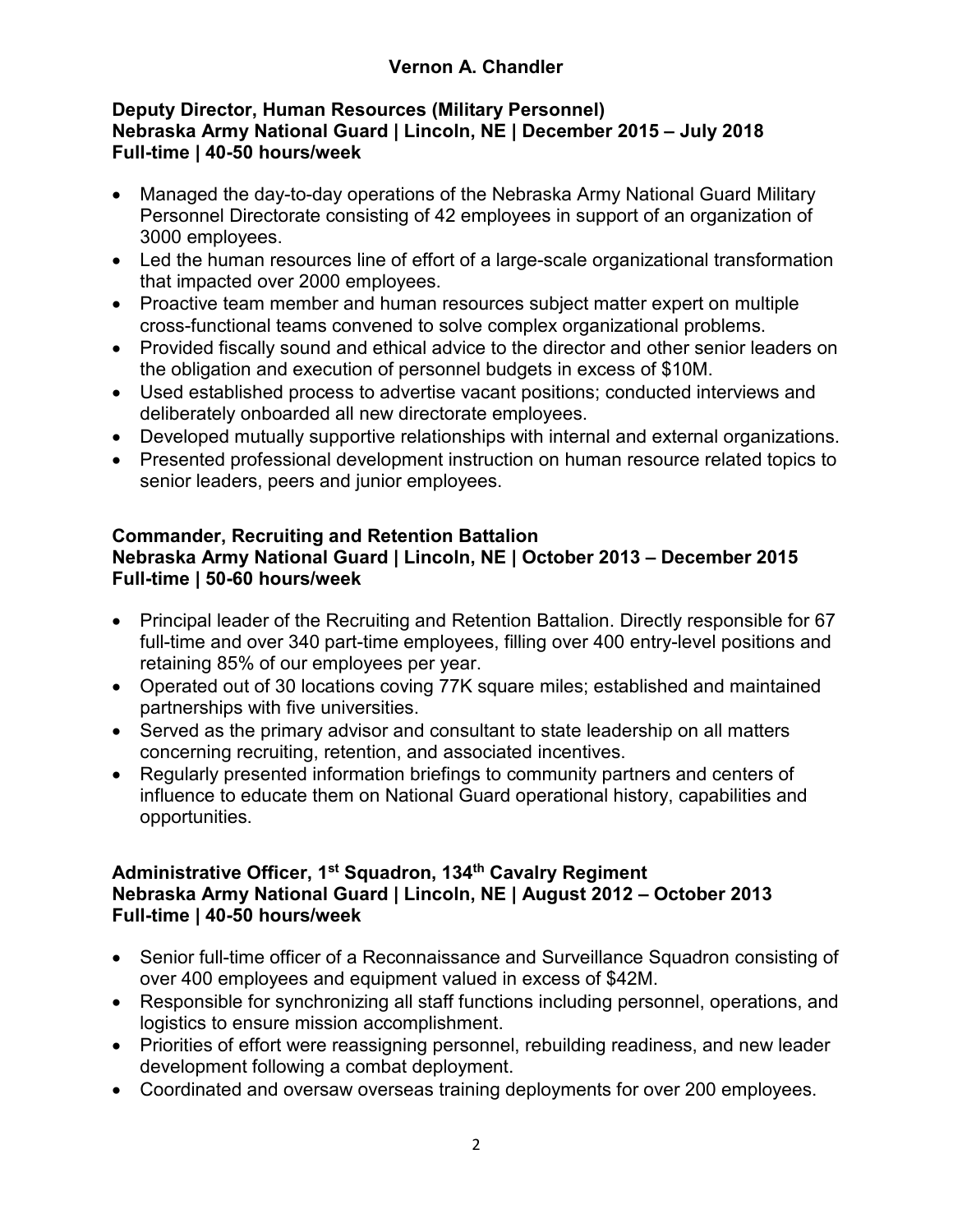#### **National Military Command Center Watch Officer / Intelligence Section Chief, National Airborne Operations Center, United States Strategic Command Nebraska Army National Guard | Offutt AFB, NE | June 2010 – August 2012 Full-time | 40-50 hours/week**

- Served as a National Military Command Center Watch Officer and Senior Intelligence Officer aboard the E-4B airborne platform, also known as the Doomsday Plane, with a nuclear command and control mission.
- Concurrently served as a Reconstitution Team Commander of a 75-member joint team responsible for ensuring sustained endurability of the National Airborne Operations Center during times of crisis.
- Conducted liaison with the White House Military Office, all higher echelon military commands, intelligence agencies, United States embassies and consulates, and senior national-level leadership aides.
- Lead presenter for military update briefings tailored for the President of the United States, Secretary of Defense and Chairman, Joint Chiefs of Staff.
- Authored and delivered intelligence and reconstitution programs of instruction for initial and sustainment training programs, and airborne emergency action exercises.
- Maintained Nuclear Command and Control Extremely Sensitive Information clearance; approved for the Department of Defense Personnel Reliability Program.
- Awarded the Defense Meritorious Service and Air Force Aerial Achievement Medals.

## **Graduate Student (In Residence)**

#### **United States Army Command and General Staff College Ft. Leavenworth, KS | December 2008 – June 2010**

#### **Deployed in Support of Operation Enduring Freedom Eastern Afghanistan | December 2007 – December 2008**

#### **Administrative Officer, Recruiting and Retention Battalion Nebraska Army National Guard | Lincoln, NE | July 2006 – December 2007 Full-time | 40-50 hours/week**

- Directly responsible for cross-functional staff oversight and coordination including operations, personnel, training, budget, contracting, market analysis, vehicle fleet management, public affairs, and community partnership development.
- Managed the hiring, onboarding, training, and terminations for an organization of 70 employees.
- Completed a detailed recruiting market analysis and advised senior leaders of a more efficient structure of the organization; led the subsequent restructure.
- Routinely presented on a variety of topics to current and prospective partners, stakeholders, and state leadership.
- Awarded the Meritorious Service Medal.